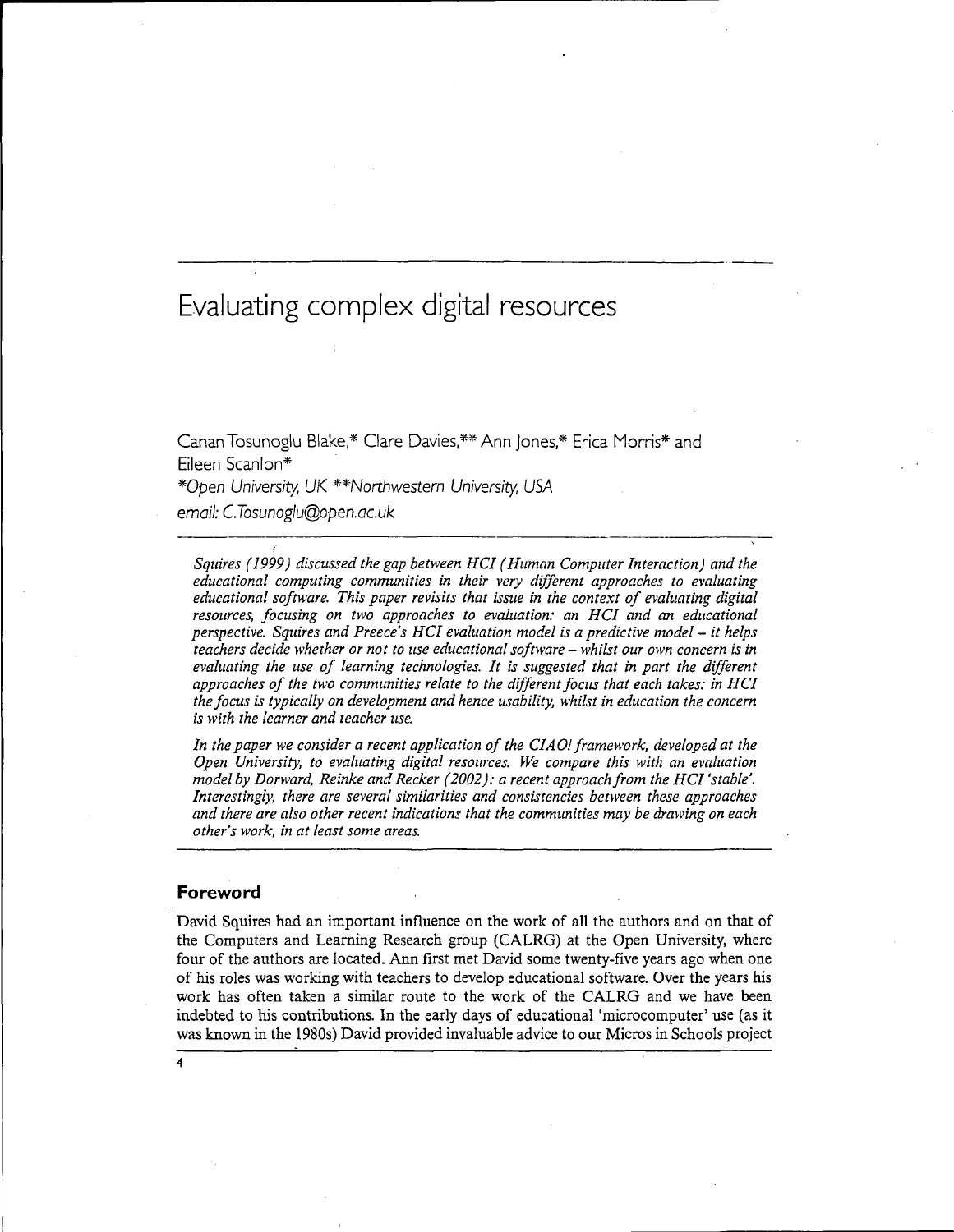at the OU, and we also drew on his work with teachers which developed models and guidelines for their review and use of educational software.

Erica felt honoured that David Squires examined her Ph.D. thesis and valued his insightful comments and the discussion he encouraged and supported. In 1996, David ran a British Computer Society Human Computer Interaction Special Interest Group meeting to explore the issues of joint concern to educational and HCI evaluators and invited Ann along. This paper and the work reported here was influenced by the lively discussion at the workshop, the special issue of 'Interacting with Computers' that followed and the continuing debate.

### **Introduction: digital resources for teaching**

There has recently been a rapid increase in the development and use of digital resources for teaching and learning. 'Digital resources' is a broad term: it can include electronic books, online journals, movies, reference texts such as dictionaries as well as audio or image files; it is used to cover material created digitally or by scanning analogue resources. In this paper we are using the term 'complex digital resources' to mean any or all the above but we have a particular interest in learning environments which combine text and graphics, especially maps.

This increase in use has been accompanied by a high level of concern by government and other funding bodies both in the UK and the US about the impact of such developments. For example, a recent programme jointly funded by the Joint Information Systems Committee (JISC) in the UK and the National Science Foundation (NSF) in the US focuses on how innovative applications of emerging IT and digital resources may transform teaching and learning. It is clear that there is an unprecedented level of interest in and use of such digital resources, and a clear political wish to encourage and foster this. Both JISC and NSF expressed their wish to promote 'effective use of large scale distributed digital content and advanced networking technologies in the context of the (higher education) classroom'. In particular, they emphasrze the availability of the combination of state-of-the-art digital and Internet-based services as well as digital content available globally for emerging applications in undergraduate education.

The particular focus of this paper is the *evaluation* of such complex digital resources. It is only through such evaluation that we begin to understand whether using such resources does transform teaching and learning. Evaluations of learning technologies have been a continuing part of the work of the Computers and Learning Research Group (CALRG) at the Open University for some twenty-five years. Whilst the group has been involved with evaluating the use of IT in education in the broadest sense, this paper will focus on digital resources and, in particular, a project on digital maps.

The outline of this paper is as follows. The next two sections describe the resources that have been developed in this area and their advantages for learning. Next we outline the CALRG's approach to evaluation and explain its rationale, and discuss how HCI and educational concerns may differ. This section also describes an HCI evaluation model developed for evaluating digital library services and compares the two approaches. Following this we outline how the framework was applied to evaluating an external project before drawing our conclusions.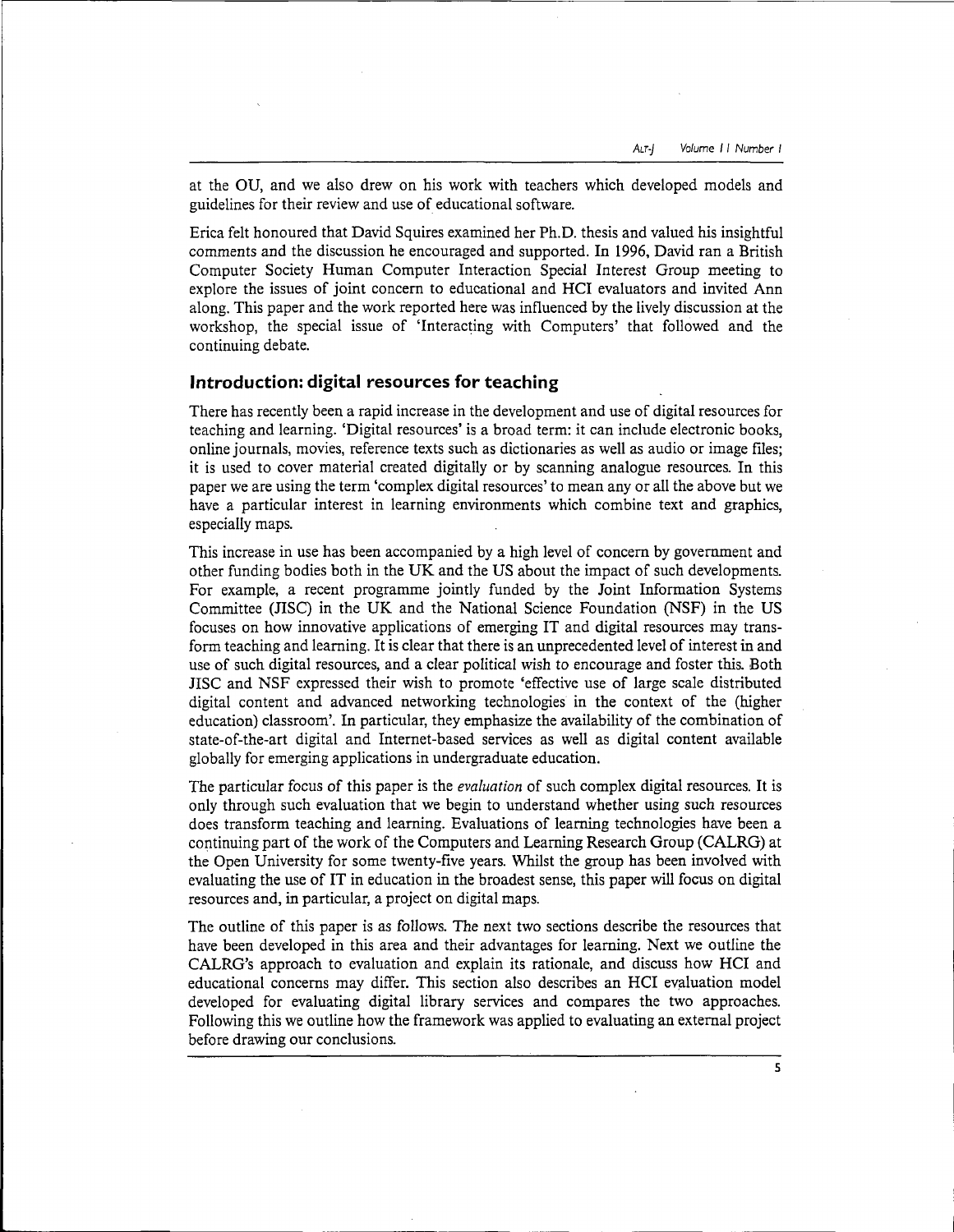# Resources for learning with ICT in geography and cognate areas

Within geography and cartography, and related subjects such as geology, meteorology, environmental science and earth science, a range of educational resources has been developed (for example, CTIGGM, 1998). The Higher Education Funding Councils' Fund for the Development of Teaching and Learning (FDTL), the Teaching and Learning Technology Programme (TLTP) and the DeLiberations Geography project within the JISC Electronic Libraries programme have all funded efforts to increase access to computer-based teaching resources for this group of disciplines. For example, with TLTP funding, a group of UK earth science departments formed the UK Earth Science Courseware Consortium (UKESCC), which developed a set of computer-aided course modules for use by consortium members and for purchase by non-members. Similarly, seventy-two university and college geography departments formed a consortium to produce the *GeographyCal* software course modules (GeographyCal, see *http:llwww.geog.le.ac.uklctilTltplintro.htm),* which like the UKESCC resources are aimed at first- or second-year undergraduates. *GeographyCal* contains modules on map design and on introductory Geographical Information Systems (GIS), as well as incorporating digital maps into other modules.

Less ambitiously, the 'Virtual Fieldtrips' section of the 'Virtual Geography Department' at the University of Wisconsin encourages geographers to follow a simple template to produce a field trip primer for a given area used in their teaching, and to include location maps (Ritter, 1997). The site then acts as a gateway to all such 'virtual field trips', giving access to basic details of and exercises about areas all over the world.

Another recent development is the growth of the use of GIS. In the strictest sense, a GIS is a computer system capable of assembling, storing, manipulating and displaying geographically referenced information, that is, data identified according to their locations. More simply, we can view GIS as the digital equivalent of a map. In the same way that individual maps contain a wealth of information and are used in diverse ways by different individuals and organizations, GIS are also used in diverse applications. Applications range from databases of electricity networks to aid maintenance and supply to displaying the extent of deforestation in the Brazilian Amazon. (See, for example, *http://www.geo. ed. ac. uklhomelresearchlwhatisgis.html.)*

Given such diverse applications, GIS are now used by many institutions including local and national governments, research institutions, businesses and industry. For example, planning offices might use GIS to keep records of property boundaries and they could be used in market analysis where it is necessary to know location of customers, the distance they have to travel, the best places to advertise and location of competitors. The wide application area of GIS requires many subject areas to incorporate the teaching of spatial skills and data manipulation into their programmes to assist graduates with career options. These users may not need a deep understanding of all of the elements of spatial data, such as its data structures, analysis and visualization, but they need to have sufficient knowledge to make appropriate and valid use of these data (Purves, Medycki-Scott, Blake, Fairbain and Mackaness, forthcoming).

The Open University has begun in recent years to use digital maps not only within geography and related disciplines but also within other less predictable contexts. An early example of this is the use of maps for historical research by students in a fourth-level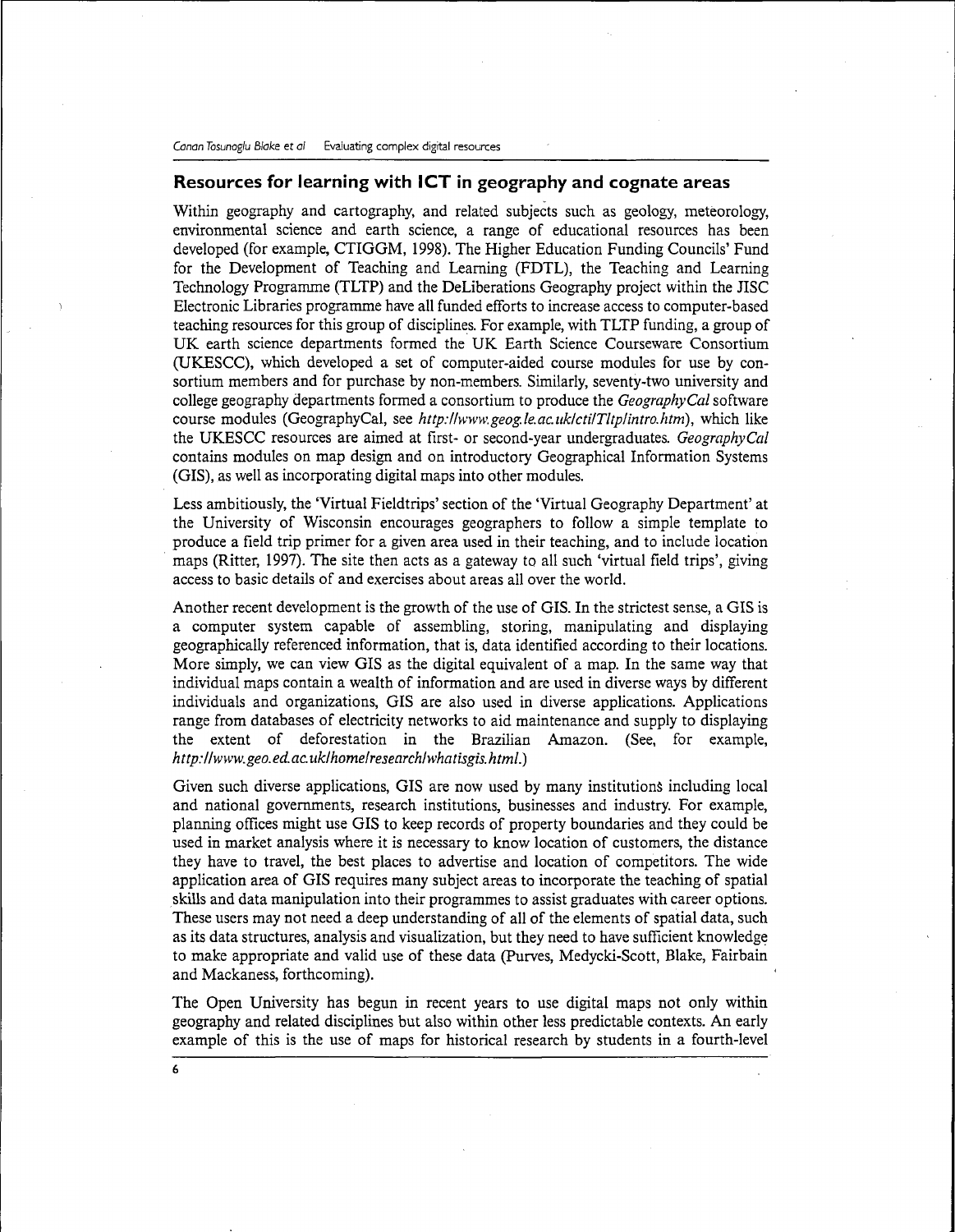course entitled, 'Charles Booth and Social Investigation in Britain 1850-1914'. The CD-ROM developed for this course includes a section labelled the 'map room', which includes monochrome Ordnance Survey maps as well as the social maps drawn up by Booth and the opportunity for students to plot data for themselves. The aim is as much to make students question the decisions and value systems reflected in the maps as to use them for study of the actual phenomena: Booth's work, like every other cartographer, reflected his own agenda and social context. Thus maps are being studied as visual artefacts in their own right, with students encouraged to consider critically their context and interpretation, in a similar vein to OU developments such *as-Art Explorer* and its successors (Durbridge and Stratford, 1996). A Research Libraries Support Programme-funded project based at the London School of Economics has creating free online digital versions of these maps *{http:llbooth.lse.ac.ukl).*

The project whose evaluation we consider in this paper, 'e-MapScholar' *(http://edina.ac.uk/ projectslmapscholarf),* also arose out of the need to enable students to evaluate and apply map resources appropriately even in non-geographic disciplines. In this case, however, the project arose out of an online data provision service funded by the JISC and managed at the University of Edinburgh: EDINA Digimap. This service provides current Ordnance Survey digital map data to subscribing UK higher education institutions so that academics and students can use the data in their projects. Evaluations of the service showed that this was encouraging the use of such data beyond the geographic disciplines for which most of the above learning resources were developed. It was felt that delivering learning resources to help non-geographers learn about map use alongside the data would be the best way to help this audience to appreciate the digital mapping techniques and skills required both within and beyond the academic environment. The next section will consider the concepts and difficulties faced by such learners.

# Digital maps and learning

Digital maps can provide the learner with a number of advantages over using conventional paper-based maps (Davies, 1998): the learner can edit and change the appearance of the information they contain, has more control over the information and can choose what to display. Equally importantly from an educational viewpoint, far more information can be made available to the user than could be fitted onto a paper map.

- Learners can hide or display -different combinations of 'layers', showing different feature types or variables, and can thus observe various different views or relationships. 'Layers' can include a reference grid, text labels and other explanatory features, as well as actual geographical entities.
- Learners may be given the choice over some or all aspects of the map's appearance: symbolization, categorization, colour, texture, scale, projection, label placement, generalization and description.
- Spatial correlations and other statistical relationships between features or variables can be calculated and displayed, to test whether apparent effects are really significant.
- Particular phenomena (such as floods, emigration or erosion) can be modelled and animated to show changes of extent or distribution over time.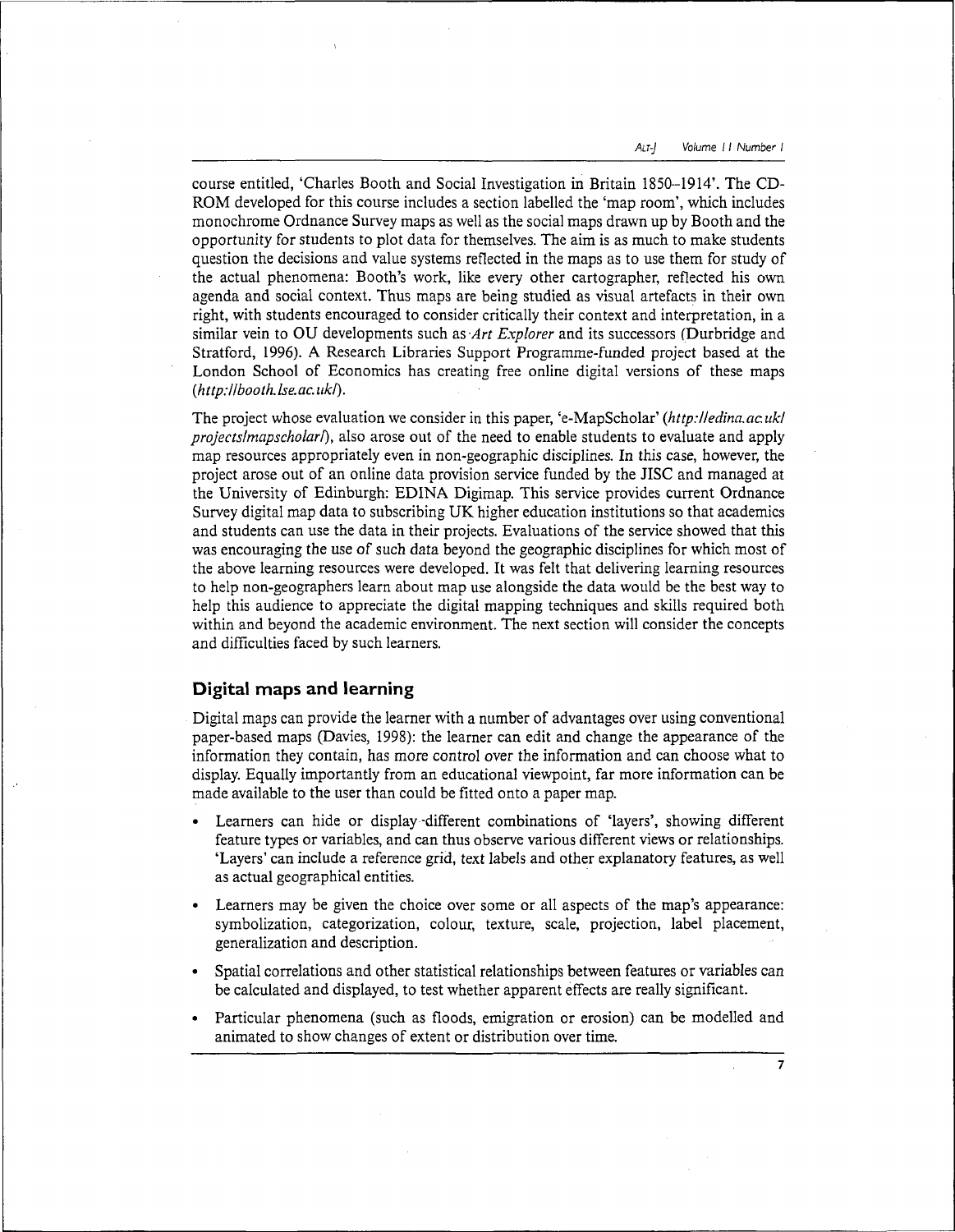- A digital map can be continuous and can be much larger than the screen at a given scale: the user can 'zoom out', 'zoom in' and 'pan' across the map to change the area displayed at any given moment.
- A database can be linked to the map so that displayed objects (such as a building) can be selected with a mouse click, and further information displayed (for example, about the building's history or owners) in a pop-up window. The data linked to the map may include more than simple text records: aerial or other photographs, numeric tables or spreadsheets, and hypermedia entities such as video clips or hypertext could also be included.

In other words, besides the visible *design* of the map, digital map-based multimedia has a complex information *structure.* The structure also differs between different digital maps, even from the same supplier. For example, the users of EDINA Digimap have to learn that different Ordnance Survey datasets are designed for use at different scales of accuracy and detail and cannot be effectively overlaid upon each other (for example, the extra-thick green line drawn to depict a trunk road at one scale looks nonsensically massive when overlaid on a street-scale image; individual buildings appear to be 'swallowed' by it). This focus on the information structure necessitates specific tutoring.

The obvious flexibility and depth of information provide *potenticil* benefits for learners, but also risk misleading or confusing them. The sections that follow describe the CALRG's approach to evaluation in order to investigate the extent to which such potential benefits can become reality.

## **An educational approach to evaluation: the CIAO! framework**

At the Open University (OU) we have developed the CIAO! model to evaluate learning technology in context. This framework has been applied internally to evaluate learning technology applications developed at the university and has also been the basis for evaluating external projects (for example, Scanlon, Jones, Calder, Barnard and Thompson, 2000).

The framework outlines three dimensions to evaluation: (i) context, (ii) interactions and (iii) attitudes and outcomes. The framework is described elsewhere (Jones, Scanlon, Tosunoglu, Ross, Butcher, Murphy and Greenberg, 1996), as are the issues in evaluating learning technologies that led to the emphasis on these three areas (Jones, Scanlon and Blake, 1998). Here we will briefly discuss the reasons for the emphasis on two of the dimensions, those of context and interactions, and the implications of this emphasis for evaluating digital resources. We will also discuss how such a model relates to other approaches to evaluating digital resources, and educational computing and usability issues more generally.

### **Context**

In all our studies we have found it particularly important to pay attention to context. In the CIAO! framework, context refers to a number of things, ranging from the wider context, such as the 'framing' of the teaching (for example, its location and who is involved, and whether the use is individual or collaborative), to a finer grained level (such as the context of the digital resource within the course and the components of the resource itself). This allows us to focus at a detailed level on how learners use information technology resources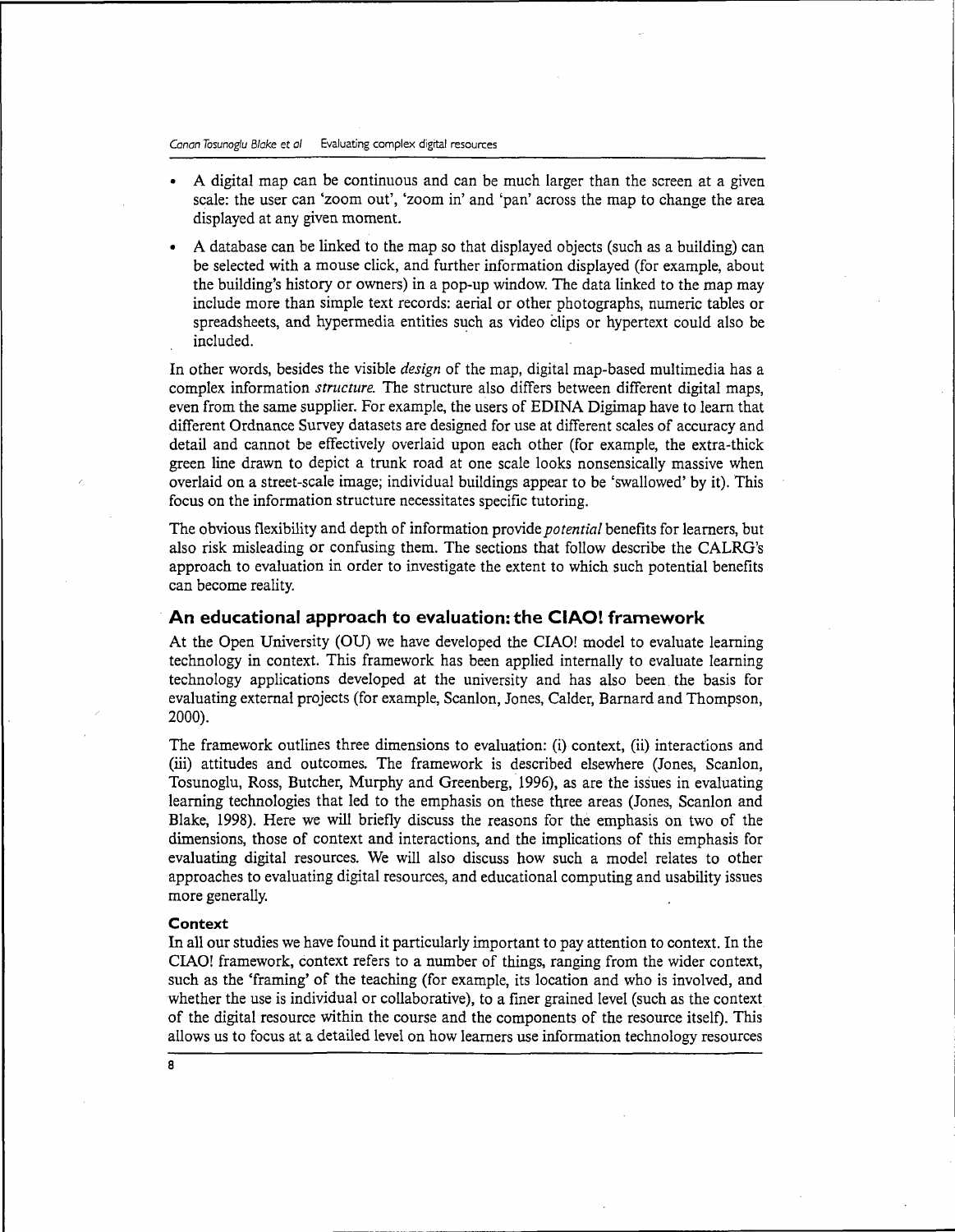without losing the broader frame in which the learning is situated. It also includes the rationale for using or developing the particular application or resource – this is one of the most important aspects as it emphasizes the need to understand the intention of the designer or educator. Whether such intentions are realized is a matter for the evaluation to establish.

Context was a major concern in early evaluation literature (for example, Kemmis, Atkins and Wright, 1977) and has been emphasized more recently in the evaluation of TLTP projects and the many technology initiatives in the 1990s (for example, Draper, Brown, Henderson and McAteer, 1996). Oliver and Conole (1998) also emphasize context, although here it is part of what they refer to as *authenticity* which 'describes the notion of how closely an evaluation captures the context of an existing course' (Oliver and Conole, 1998: 4). However, with online learning resources such as those developed in 'e-MapScholar', the context of learning will vary unpredictably from classroom-based group teaching with formal progress assessments, to lone self-motivated browsing for the sake of understanding the maps used in a practical project.

A crucial aspect of context is the designer's rationale in introducing the technology. Analysis and understanding of this pedagogical rationale is essential in determining the evaluation questions to be asked. For example, specific educational software may be designed to help learners understand concepts that are known to be difficult; perhaps by offering a different representation, or in subjects such as biology by demonstrating a dynamic process (such as relationships between parts of the circulatory system). One way to reflect this is to ask the designers and teachers what benefits they are expecting from using learning technology. In cases such as the examples above, this might be that it will help learners in their understanding.

We are not suggesting that the evaluation questions are driven only by the teacher's or designer's view, but that understanding both is a crucial element. It is also true that learners may benefit in ways that were not anticipated at all by the designers and may have expectations that have not been considered. For example, Chan, Jones, Joiner and Scanlon (forthcoming) have been studying learners using *Teach Me Piano* (TMP), a program designed to support the learning of generic performance skills. However, learners' specific motivation for using such a program cannot be assumed. It may be that some of the young students using it have aspirations towards playing their favourite band's current 'hit' aspirations that may not be realistic. Such expectations can be revealed through interviewing and observing the learners. Paying attention to context can also help to bridge the gap between the different approaches in HCI and education evaluation. It provides one way of taking different perspectives into account; in this case the perspective of the software developer whose evaluation concerns may be around HCI issues and the teacher who is concerned with pedagogical issues.

Squires (1999) elaborated on the different traditions of research and evaluation in educational computing and HCI, and discussed ways that each community could benefit from the work of the other. As part of this, Squires and Preece (1999) developed a *predictive* model of evaluation which recasts an HCI evaluation paradigm in terms of a socio-constructivist view of learning to produce a set of 'learning with software' heuristics. These attend to the integration of usability and learning issues. It is this integration that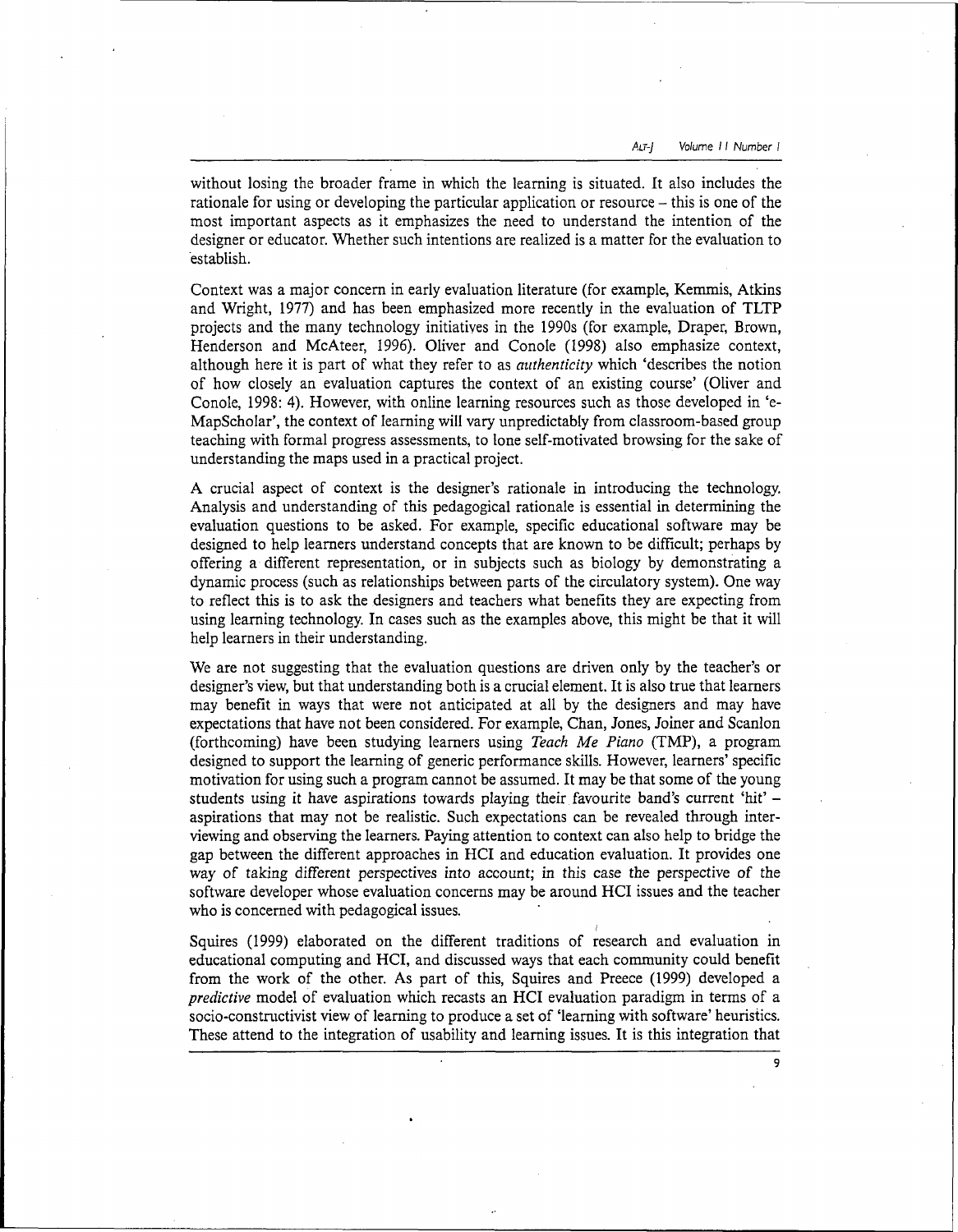#### Canon *Tosunoglu Blake* et *al* Evaluating complex digital resources

has been a particular concern for Squires. However, this is a *predictive* evaluation model; that is, it allows teachers to decide which software to use with their students. The CIAO! framework complements such an approach by concentrating on the software *in use* by learners, which Squires and Preece have referred to elsewhere (1996) as an *interpretive* model. The approach overall is educational. However, we would agree with Squires that it is necessary to attend to both usability and educational issues. The framework allows us to do that because it is a range of approaches rather than a prescribed method and so the evaluator has the flexibility to choose the most appropriate methods.

It is also worth noting that the two concerns should dovetail together, since digital resources increasingly integrate the interface with the educational content. In the online mapping tutorial in 'e-MapScholar', to give two examples, the user can see separated types (layers) of geographical data and examine the meanings of and relationships between map symbols. This prepares students conceptually, as well as procedurally, for handling the same issues of geographical structure and semiotics when using a real GIS to examine their own project data.

#### **Collecting information about the process: tracking interactions**

As well as valuing context, the CIAO! framework emphasizes studying the learning process in addition to learning outcomes. The problems of evaluating innovative technologies in learning through assessing outcomes are well debated in the general literature (for example, McFarlane, Harrison, Somekh, Scrimshaw, Harrison and Lewin, 2000; Jones, Scanlon and Blake, 1998). Not surprisingly, the same finding occurs in the literature on using digital maps in learning (Proctor and Richardson, 1997). In any case, evaluation is usually intended not just to provide information about success but also to suggest improvements (see, for example, Calder, 1994). Hence in addition to any outcome data it is at least as important to try to understand the learning process.

The OU's approach to this has been to look in detail at students' use of the software by analysing their interactions. This can provide information on why and how particular elements work (or not), rather than just finding out whether something works. Where possible, students are observed working with the software: this has included inviting students to come to the campus where members of the evaluation team can observe this. When these sessions have involved software developers, they have found the process of watching learners and their problems to be particularly insightful. In one such formative evaluation the software developer was part of a team observing the use of computerassisted learning materials in algebra for undergraduates (Jones, Scanlon and Blake, 1998); in this case, she found the process so helpful that she initiated and incorporated such evaluation trials in developing other materials and also developed some innovative collaborative development processes (Shipp, 2002). Such interactions can be recorded by audio or video, in order to provide protocol data for later analysis. Computer logs can also be collected of all key presses and the routes that students take through the materials.

More recently, we have been making increasing use of the Data Capture Suite. This is a facility which can combine video records of each user with a synchronous record of their computer screen (Blake and Scanlon, 2002). This allows for four different video screens to be displayed at the same time. It might, for example, include two screens showing video of two participants and a further two screens showing their computer screens. This allows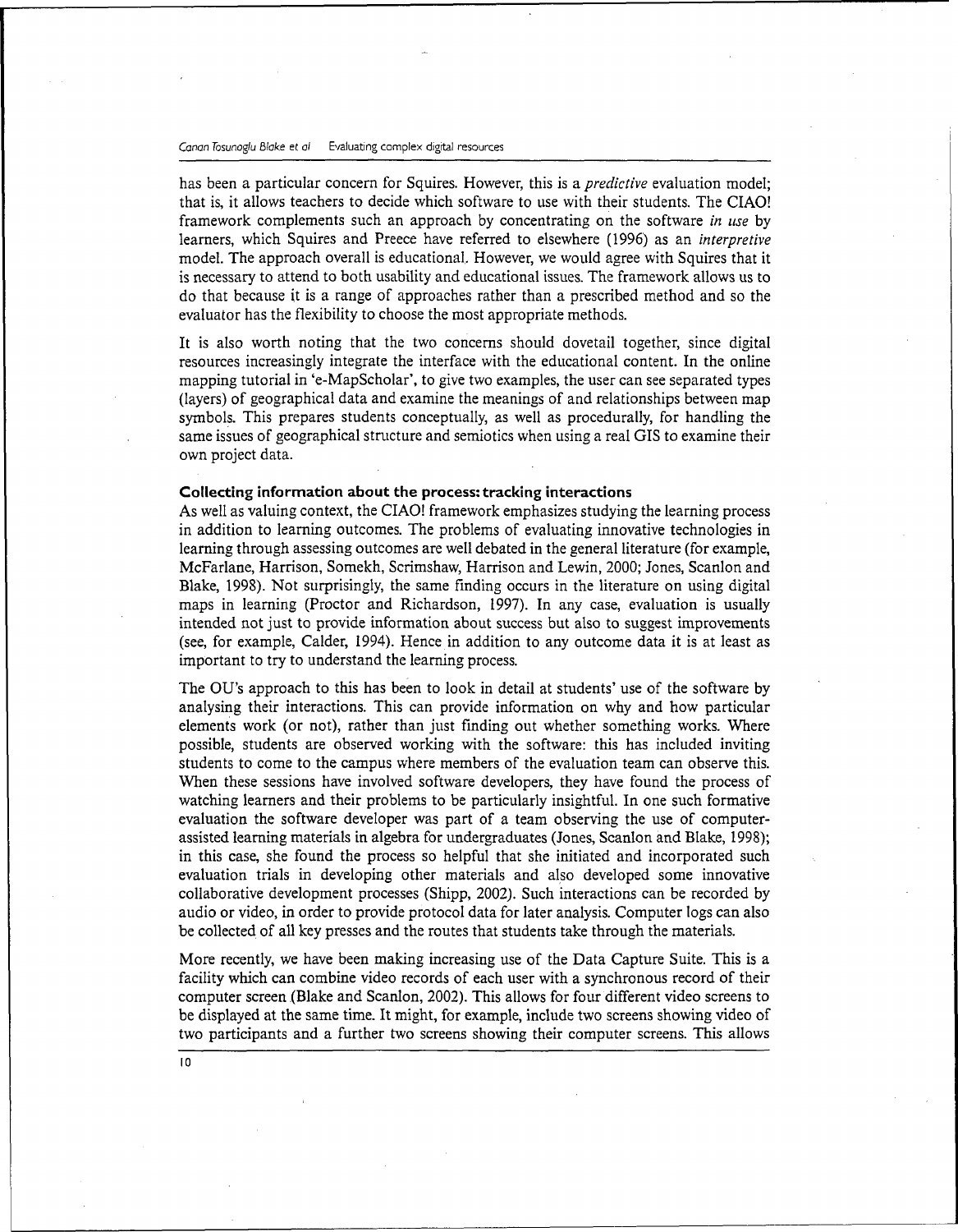observers to track facial gestures and movements as well as participants' utterances and interactions with the computer. A more detailed account 'of this facility is given in Blake and Scanlon (2002).

A different evaluation model was proposed by Dorwood *et al.* (2002). This was developed for the evaluation of a digital library services tool, and addresses both process and outcome. It views evaluation designs as combinations of different approaches that are the most appropriate for addressing the information needs of developers and other stakeholders. In this, it is similar to the CIAO! framework, which is not prescriptive but suggests a range of approaches and methods so that those that are adopted are appropriate to the study in hand. In CIAO! the focus on context requires the evaluator to assess what is needed in each particular case. Dorwood *et al.'s* model was used to evaluate the Instructional Architect (IA), which enables users to discover, select, reuse, sequence and annotate digital library learning objects. The evaluation process here consisted of a number of phases. The first was a needs assessment - surveying teachers' use of online resources, their perceptions of IA and their needs. This was followed by an expert review of the interface design, both by an internal and external panel. The next phase was an evaluation of the prototype design by the target audience, involving observation and a post-evaluation focus group interview with the evaluation team.

One of the findings from this evaluation phase was that, as the development team were involved in the evaluation, the problems users faced were very apparent to them and they could work on fixing these immediately. As discussed above, similar benefits arose from involving software developers in evaluations at the Open University (Jones, Scanlon and Blake, 1998). A major part of the evaluation design was a case analysis examining how teachers assess, combine and use teaching objects in the classroom. This has a particular focus on understanding the factors that enable or prevent the reuse of digital resources in education. Again, this process incorporated observations, and in the next section we consider the role of observation in tracking interactions in the CIAO! framework.

# **Applying the evaluation approach to 'e-MapScholar'**

The 'e-MapScholar' project aims to develop customizable resources appropriate to the uses made of spatial data by a wide community. These are developed around three themes:

- working with digital data;
- integrating spatial data; and
- visualization.

All resources produced allow interactive, customizable learning experiences, enabling effective constructivist learning that is related to prior knowledge. Both the tools and learning materials access the Digimap map and data servers in real time.

Learning materials developed under the 'Working with Digital Map Data' strand include concepts of geographic data (extent, scale and generalization); how objects in the real world are portrayed within Ordnance Survey data; and how the student should select data based on fitness for purpose. The tools developed include simple map querying, reporting and measurement functions. Digimap supports the production of high-quality maps based

 $\mathbf{1}$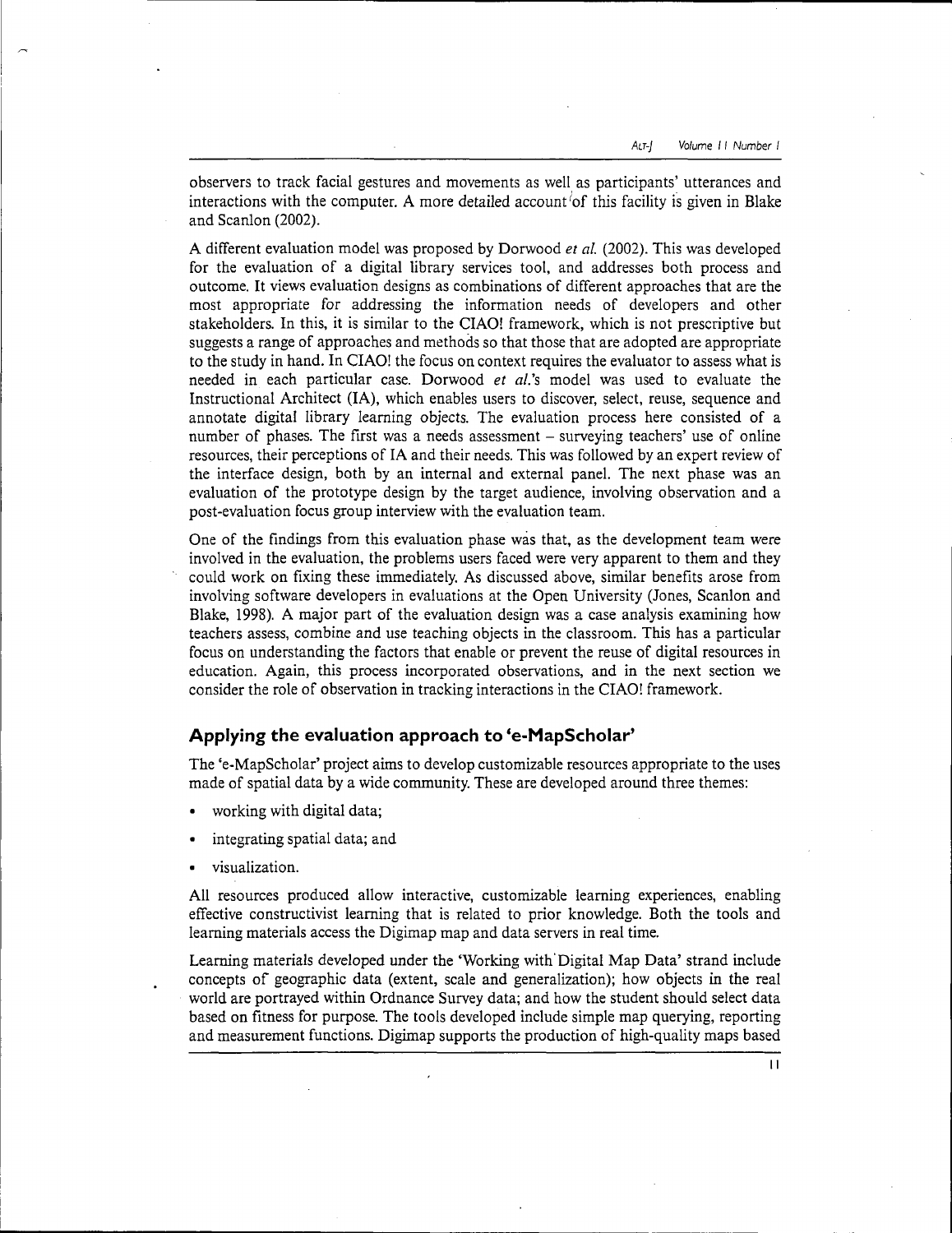on Ordnance Survey digital map data. These can be used or customized to illustrate concepts relating to the use of digital map data. However, a major aspect of this work is the deconstruction of the Digimap user interface into components (atoms) which can be recombined into simple interactive client-based tools and embedded within learning materials to provide an interactive illustration of a concept.

Learning materials developed under the Data Integration strand focus on developing skills in, and understanding of, integrating a variety of external data (census, remote sensing, environmental) as well as user-generated data (Global Positioning Systems positions, other measured datasets) with the Ordnance Survey data available through Digimap. A number of client-based tools have been developed to interact with the servers, and learners and teachers will be able to upload their own data for use against the Ordnance Survey backdrop.

Learning materials developed in the Data Visualization strand focus on developing skills in, and understanding of, 2D and 3D visualization and visual problem-solving techniques. Areas addressed include fitness for purpose, collecting data for visual problem-solving and working through the decision-making process. The tools and materials developed can be adapted to the learner's own prior knowledge and subject area, and enable the development of appropriate skills by participation. The evaluation of these resources includes both a formative and summative component. A summative evaluation is planned for the end of 2002 and beginning of 2003 when the resources are fully developed.

The formative evaluation is integrated into the development phase of the learning resources and, given that the materials are under development, focuses on usability issues by adopting techniques such as walk-through and expert and peer review. These lead to the feeding back of comments and recommendations to the development team. The production of learning resources was planned in such a way that, during the development phase, selected resources were being made available to the evaluators. This facilitated formative evaluation and meant that the findings could be incorporated in to the design of newly developed resources. This allowed modifications to be tested, in an iterative way, by the evaluators. *i*

Such iterative models of formative evaluation are also used in the Open University in the development of teaching materials. These share a number of features with Dorward *et al.'s* model described earlier. We would argue that formative evaluations of resources under development will necessarily have more emphasis on the basic usability aspects such as consistency and clarity, as it is difficult to evaluate their educational impact for two reasons. Firstly, un-fixed usability issues 'get in the way', so learners find their attention drawn to difficulties in navigating and using the resources rather than learning from them, and secondly it is difficult to simulate using the resource in its intended context until it is close to completion.

We have recently carried out a formative evaluation of a module in the 'Working with Digital Map Data' workpackage. The formative evaluation took place after a peer review by the members of the evaluation team. Following this we tested the basic interface to the resources, the usability of navigational aids and the help facility, presentation of maps on screen, usability of tools (for example, a tool to present different layers of a map to the user via automatic and user-controlled buttons, a magnifying glass tool to examine features of a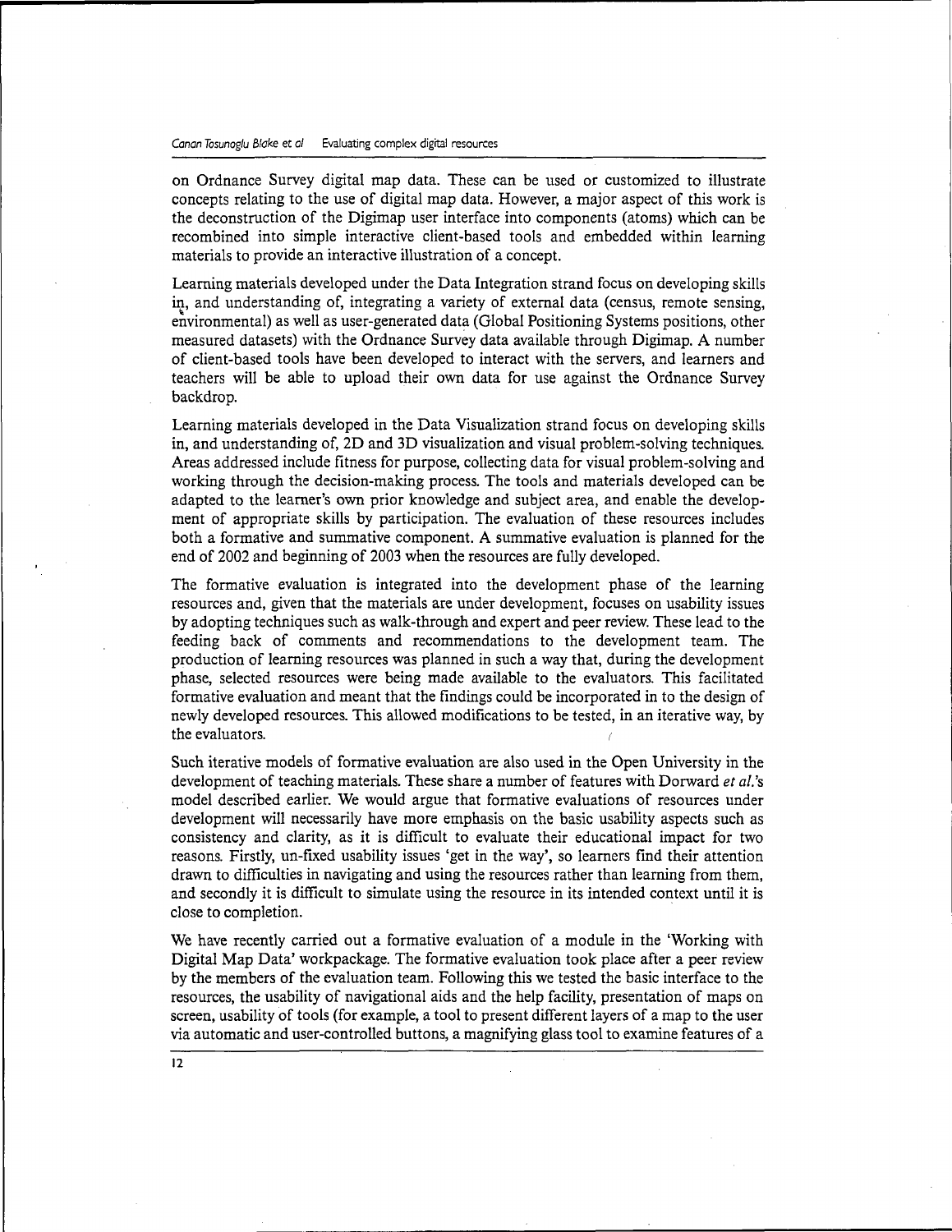map more closely), time taken to complete the module and general academic content. The findings from this formative evaluation were communicated to the software developers and they incorporated necessary modifications into the newly developed resources.

# **Discussion**

In considering what can be evaluated and when, it is important to bear in mind the factors that affect usability. In our very early ICT evaluation work we proposed a 'Chinese box' model of ICT adoption and use (Jones and O'Shea, 1982) which views the process of adoption as a number of barriers to be surmounted. Interestingly this model applies as much now as it did then, and very similar models have been proposed by evaluation teams investigating the takeup of ICT resources on a large scale. For example, Haywood, Anderson, Day and MacLeod (1999) list a number of contextual features that influence ICT use including institutional and departmental characteristics. Being mindful of such factors should enable evaluators to select the most appropriate form of evaluation for their particular purpose.

Earlier we discussed the benefits of involving the development team in observing and tracking how users interact with the software, both in making any problems that the users faced apparent and because the developers can then work on fixing any problems immediately. Patton (1997) explores this issue in some detail and discusses, for example, whether particular programs or organizations are *ready* for evaluation, given that the 'reality testing' this involves can be both uncomfortable and threatening. In the 'e-MapScholar' evaluation, the evaluation and development teams were working at different sites. This was a challenge for the evaluation team who needed to persuade the development team of the learners' perspective as the developers did not have the advantage of the immediacy of observing users' reactions.

This evaluation, as we discussed earlier, studies a resource under development and thus focuses on usability aspects. In this case, as in many development projects, the target audience cannot be involved in the evaluation until the final stage, and then practical constraints and timing only allow the evaluators to run one trial with end-users near the end of the project. The walkthrough and expert evaluations used by the team did identify usability issues but these could not always be fixed quickly by the development team. We believe that this is partly an issue of timeliness: resources needed to be developed to a tight timescale. By the time the development team had the evaluation findings, they were faced with the tension between 'fixing' the modules that had been evaluated or applying them to the resources they were currently working on. Thus they were engaged in a learning curve, applying lessons learnt from the earlier modules to later ones.

In evaluating 'e-MapScholar', the emphasis on context alerted the team to the importance of the pedagogical context. It could not be assumed that technical terms and specialized language introduced in one unit would be remembered and understood in later units, either because students had skipped the appropriate unit or had forgotten the terms. So it was necessary to remind students about such terms. This issue is particularly important where stand-alone learning materials are being developed, for example given the current emphasis and interest in re-usable 'learning objects' (such as Littlejohn and Campbell, 2002; Harvey, 2002). It also points to the need for learners to be engaged in applying the terms to help them remember them.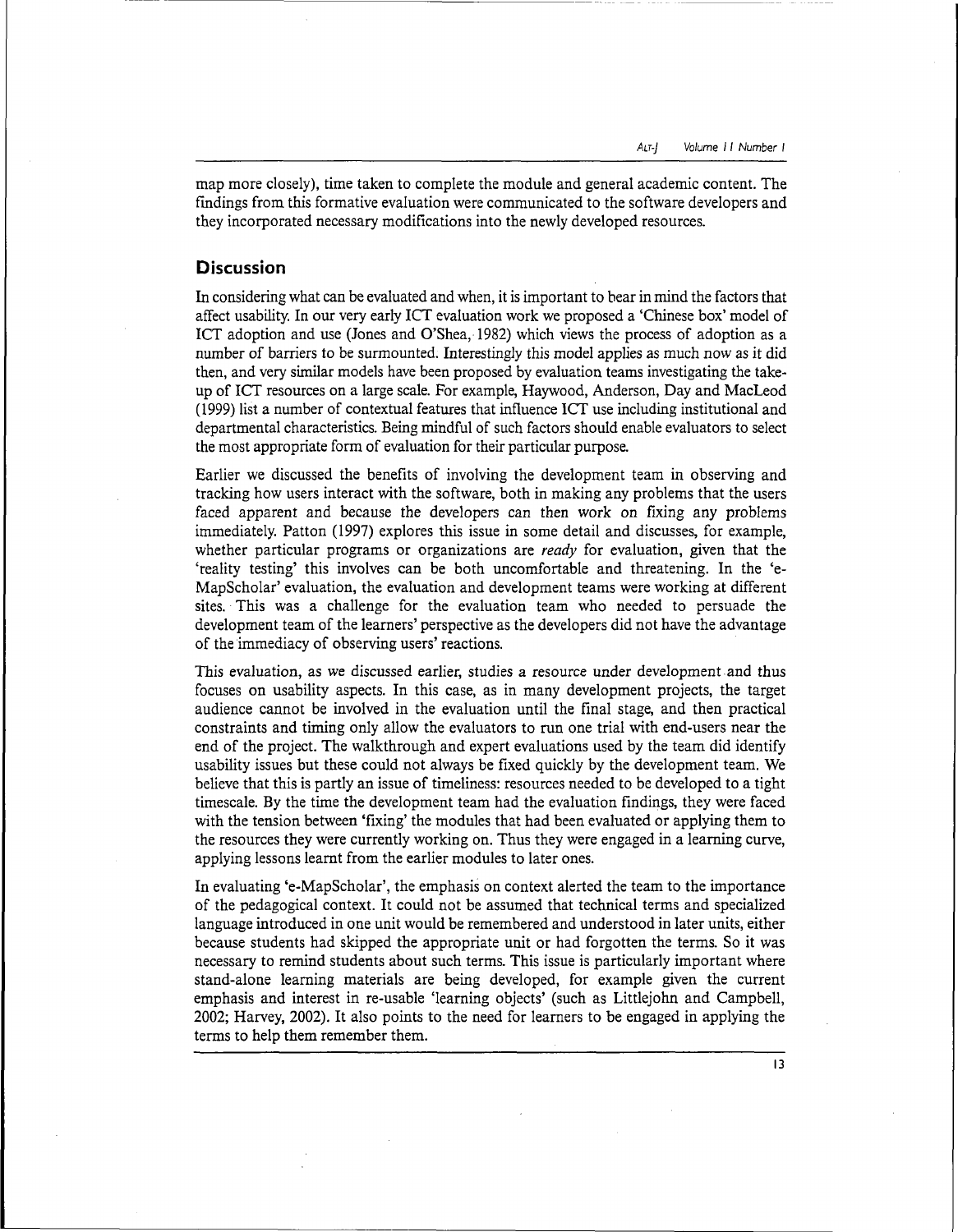Canon Tosunoglu Blake et al Evaluating complex digital resources

Another contextual issue that emerged was the students' need to appreciate why and when they might want to use a particular feature before being shown how to do it. This motivation could sometimes be provided by the learning context (such as a project they were trying to execute with a real map or through discussion with their tutors about how maps were used in their discipline). Arguably, given that particular users' goals for this resource are not known and cannot be anticipated, this kind of context needs to be provided exactly in this way, *in situ.*

Finally, early feedback from student evaluators suggested that they sometimes found it difficult to make the connection between the processes and features described in the resource and their use in real contexts. For example, although the resources showed how different features could be represented on the maps, they did not include photographs of such features, nor did they include images of people using such resources (for example, digitizing). Again, they emphasized the need to relate what they were learning back to the context in which such resources were used. At a more general level this is a reminder of the importance of making full and appropriate use of any particular medium. However, with customizable resources like 'e-MapScholar', teachers would be able to add such contextrelevant information and images, as suited their intentions for the unit's use, to overcome the necessarily context-independent nature of the core resource itself.

# **Conclusions**

Both the CIAO! framework and the Digital Library Services Tool evaluation model are non-prescriptive frameworks that allow different approaches to be combined according to the needs of the particular evaluation. In applying these approaches to IA and 'e-MapScholar', there are interesting similarities: both involved iterative testing by different groups of participants ranging from experts in the field to, eventually, the end users. Both include formative evaluations - which we have argued focus on usability issues and are needed for development work. Both frameworks also highlight the value of the developers being part of the evaluation team in order to appreciate the kinds of problems that end users have and how they use the resources.

We would argue that it is important to have a range of instruments/approaches in tightly timetabled development projects - and the flexibility to replace one with another if the planned evaluation is not possible (for example, if the development is not finished on time). Our experience has been that this is not an uncommon situation in evaluating externally funded projects that involve working to very tight timescales.

We have also argued that different forms of evaluation are appropriate in different circumstances. For example, when focusing on digital resources that are being developed,. usability/HCI issues are more important, not least because evaluators will not find out about educational value if the resource is not usable. It is more appropriate to focus on broader learning and educational advantages once the usability issues are resolved, and once the resource is embedded in its intended educational context.

### **References**

Blake, C. and Scanlon, E. (2002), 'Enriching accounts of computer supported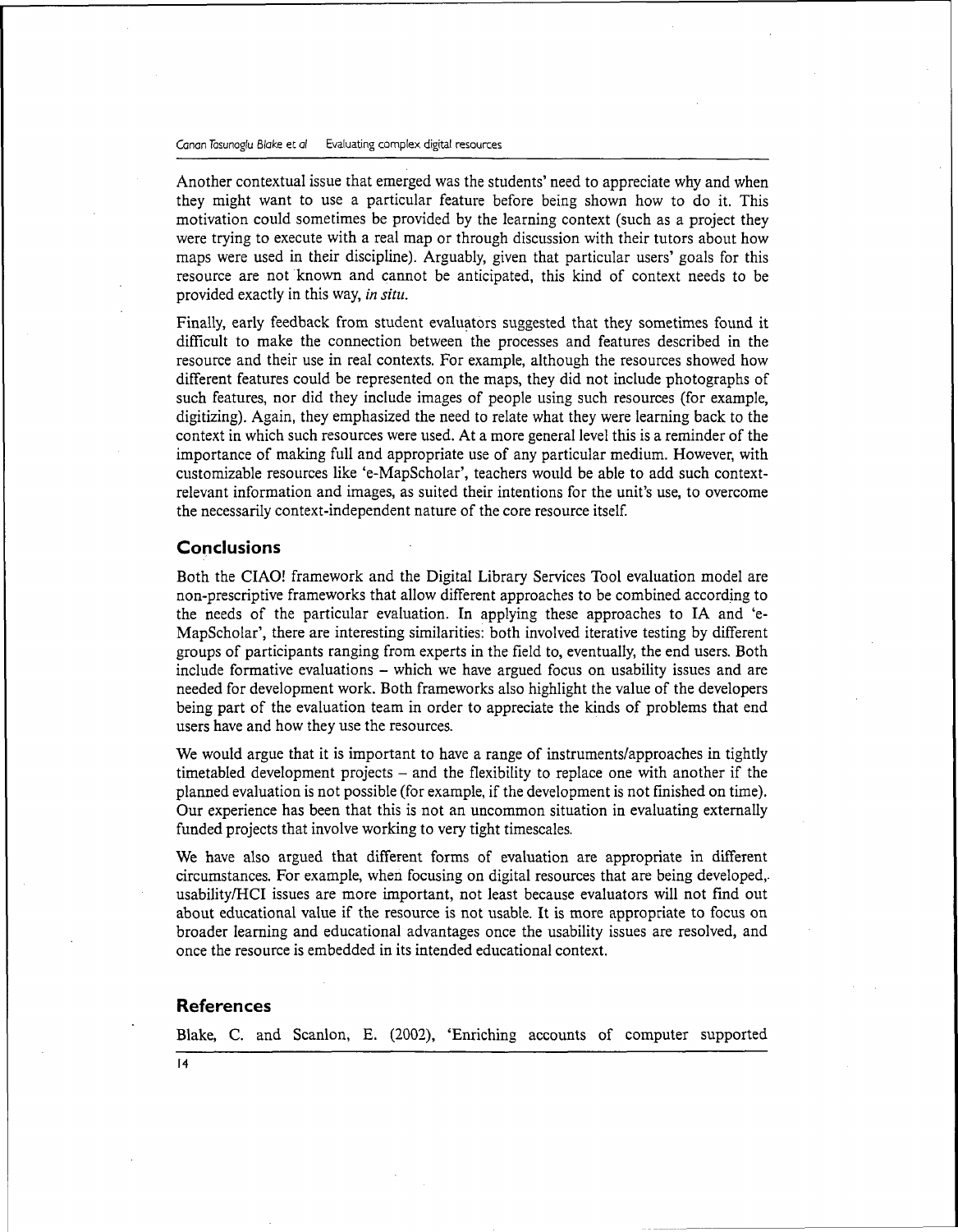collaboration by using video data', *Research Proceedings of ALT-C Conference,* Sunderland, UK, 10-12 September 2002.

Calder, J. (1994), *Programme Evaluation and Quality: A Comprehensive Guide to Setting up an Evaluation System,* London: Kogan Page.

Chan, L., Jones, A., Joiner, A. R. and Scanlon, E. (forthcoming), 'The use and implications of ICT for supporting practical music skills in the school curriculum', paper to be presented at CAL 2003, Belfast, April 2003.

CTIGGM (Computers in Teaching Initiative: Geography, Geology and Meteorology) (1998), 'WWW gateway for teaching and learning resources', *http://eee.geog.le.ac.uk/cti/*

Davies, C. (1998), 'Using digital geographic maps in distance learning', Computers and Learning Research Group Technical Report No. 180, Open University.

Dorward, J*.,* Reinke, D., and Recker, M. (2002), 'An evaluation model for a digital library services tool', in *Proceedings of the Joint Conference on Digital Libraries,* New York: ACM, 322-3.

Draper, S., Brown, M., Henderson, F. and McAteer, E. (1996), 'Integrative evaluation: an emerging role for classroom studies of CAL', *Computers and Education,* 26 (1-3), 17-32.

Durbridge, N. and Stratford, M. (1996), 'Varying the texture: a study of art, learning and multimedia', *Journal of Interactive Media in Education* (1), *http://www-jime.open.ac.uk/ 96/11.*

Harvey, R. (2002), 'Now you see it, now you don't: maintaining digital learning objects for the future', *E-JIST (e-Journal of Instructional Science and Technology),* 5 (2), *http://www.usq.edu.aulelectpuble-jist/docs/Vol5%20No2/Harvey%20-%20Final.pdf.*

Haywood, G., Anderson, C., Day, K. and, MacLeod, H. (1999), 'Use of TLTP Materials in UK higher education: a HEFCE-commissioned study', *http://www.flp.ed.ac.uk/LTRG/ TLTP.html.*

Jones, A. and O'Shea, T. (1982), 'Barriers to the use of computer assisted learning', *British Journal of Educational Technology,* 3 (13), 207-17.

Jones, A., Scanlon, E., Tosunoglu, C., Ross, S., Butcher, P., Murphy, P. and Greenberg, J. (1996), 'Evaluating CAL at the Open University: 15 years on', *Computers and Education,*  $26(1-3), 5-15.$ 

Jones, A., Scanlon, E. and Blake, C. (1998), 'Reflections on a model for evaluating learning technologies', in Oliver, M. (ed.), *Innovation in the Evaluation of Learning Technology,* London: University of North London.

Kemmis, S., Atkins, R. and Wright, E. (1977), *How Do Students Learn: The UNCAL Evaluation,* occasional publication no 5, Centre for Applied Research in Education, University of East Anglia.

Littlejohn, A. and Campbell, L. (2002), 'Two approaches to enable the sharing and reuse of resources across institutions', *Proceedings of Ed-Media,* Association for the Advancement of Computers in Education, Denver, Colorado, USA, June 2002.

IS